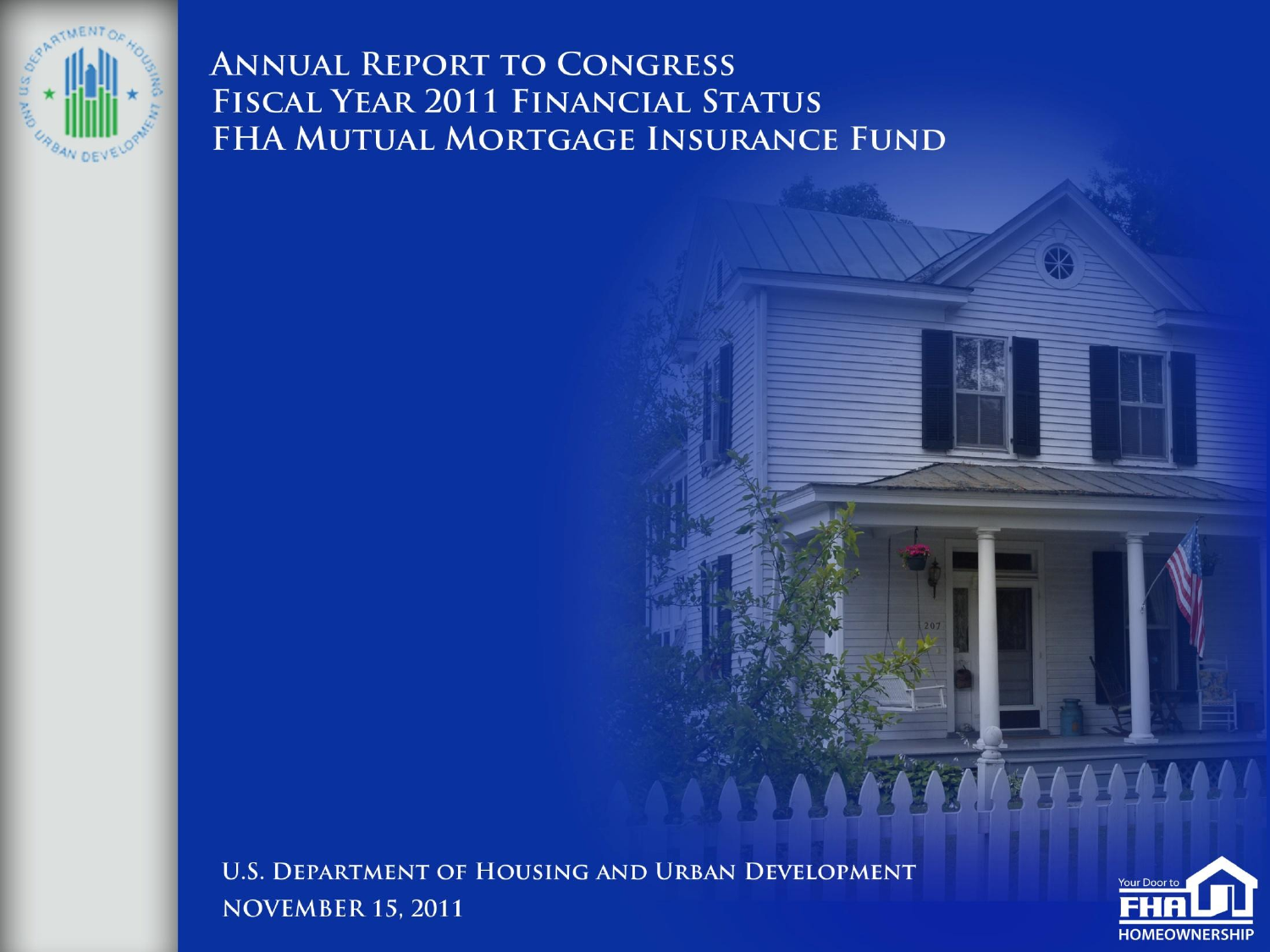

# *FHA Single Family Programs in*

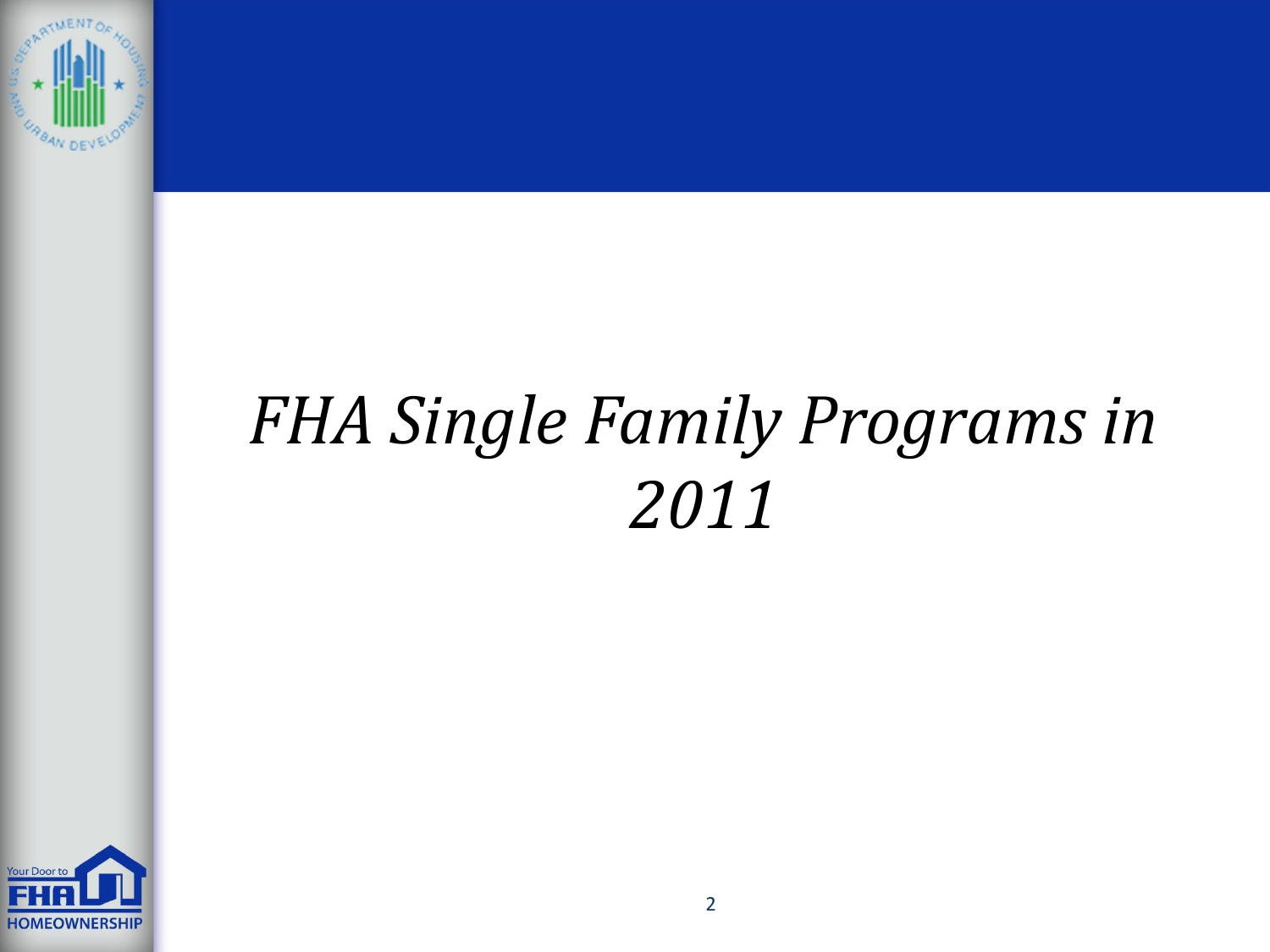

## FHA Continues to Play a Vital Role in American Homeownership

#### In this past year FHA:

- Insured its third highest dollar volume ever,  $$236$  billion  $-$  \$218 billion in single family and \$18 billion in HECM – on a total of over 1.27 million loans.
- Provided access to credit for over 770,000 homebuyers over 585,000, or 75%, of whom were first-time buyers.
- Was used by a majority of first-time and minority home buyers needing mortgage financing.
	- 56 percent of all first-time homebuyers in 2010, according to the National Association of Realtors 2010 Home Buyer Survey
	- 60 percent of all African-American and Hispanic homebuyers in 2010, according to HMDA reports

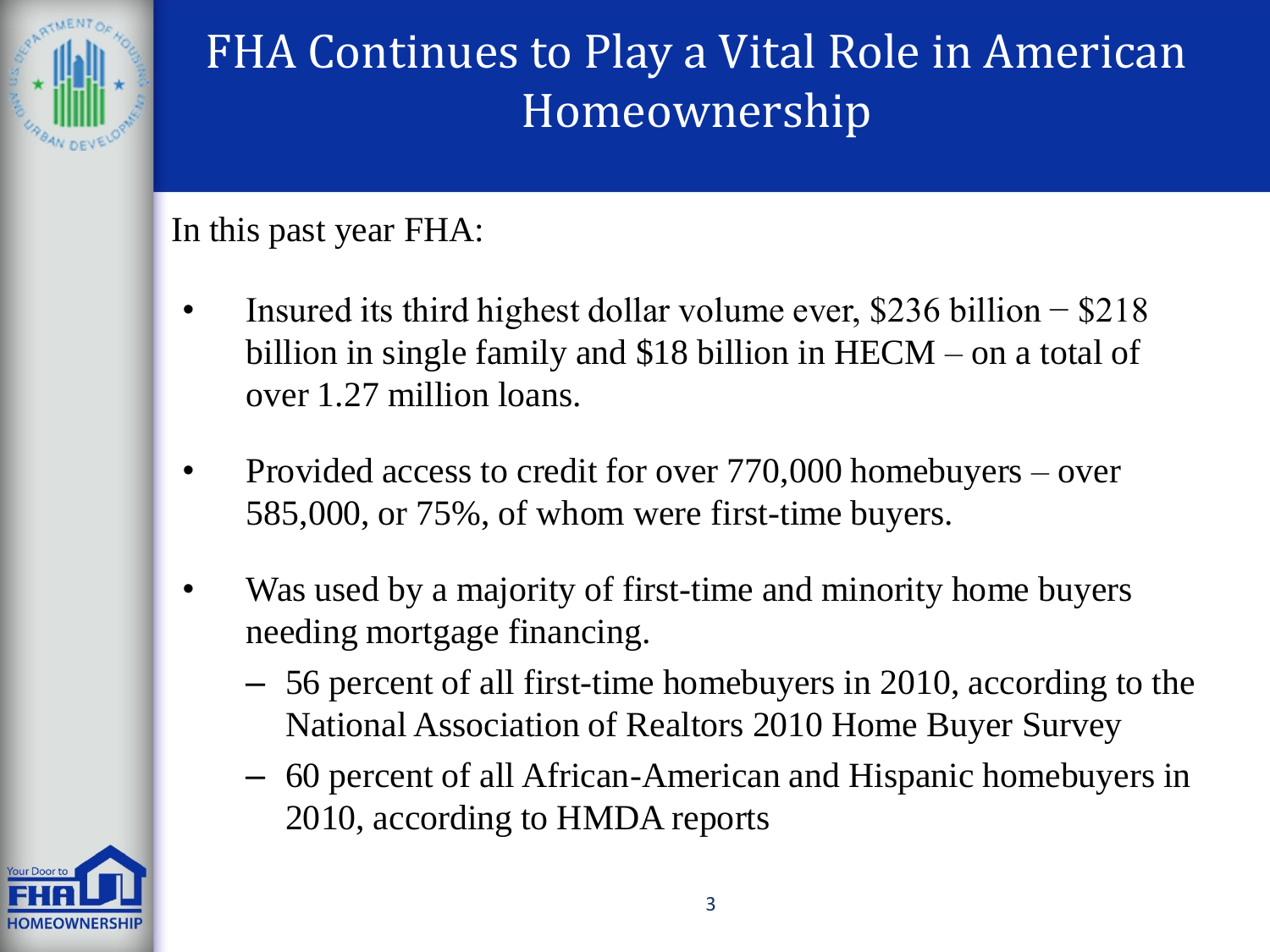

## FHA Continues to Play a Vital Role in American Homeownership (contd).

- Provided refinancing for more than 440,000 homeowners seeking to take advantage of historically low interest rates, with average savings of over \$160 per month.
- Passed the historic marker of having insured 40 million singlefamily loans.
- Exceeded \$1 trillion in active insurance on more than 7 million loans.

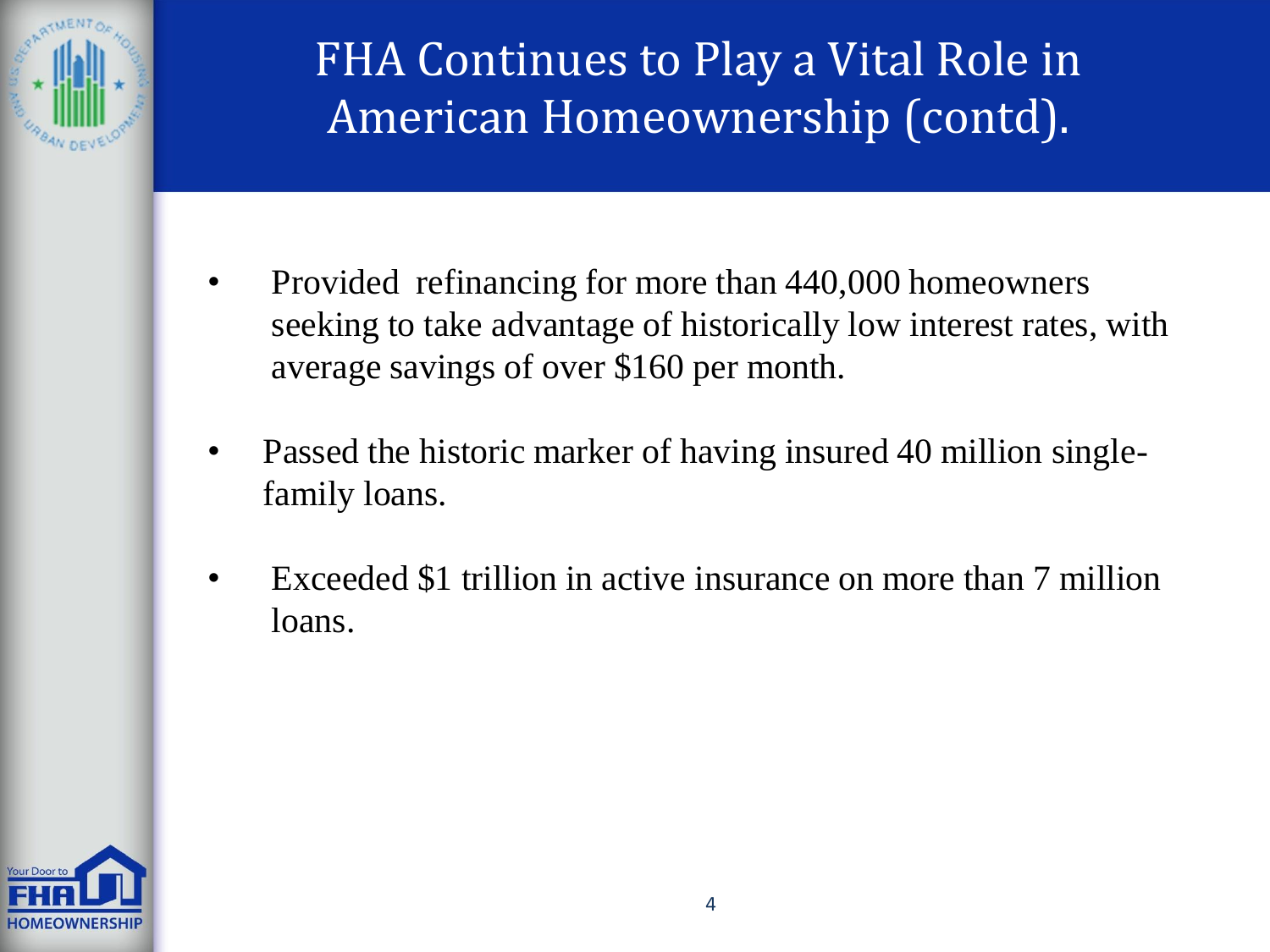

#### FHA Market Shares Continue at Historic Levels

#### **FHA Share of Home Purchases and Home Purchase Mortgages**



*Source: U.S. Department of HUD/FHA analysis of various data sources.*

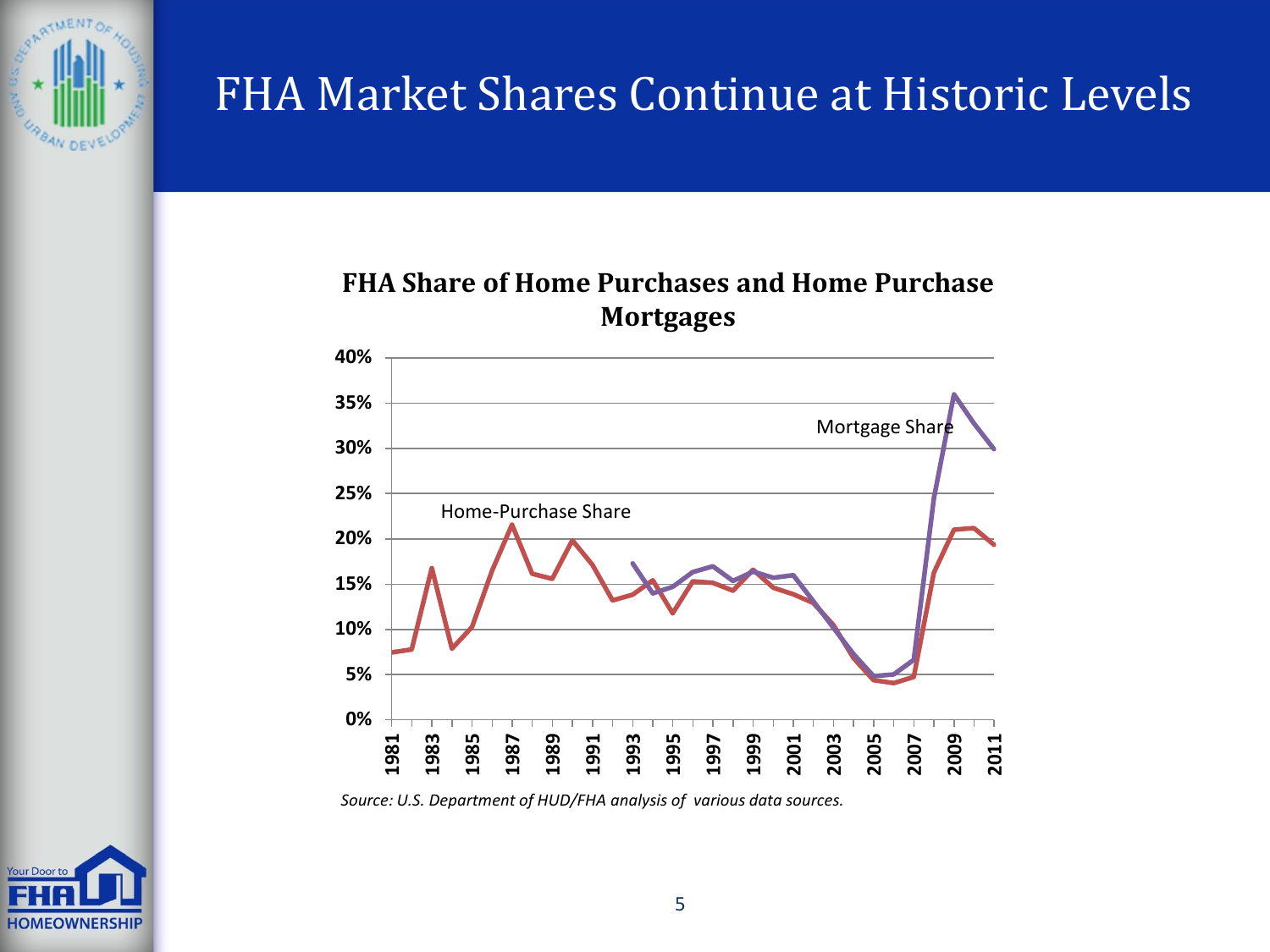

## FHA is Protecting Homeownership for Households Facing Financial Difficulties

- In FY 2011, FHA loss mitigation tools were used to cure 362,000 defaults, and yielded the lowest re-default rates of the past five years.
	- At the end of FY 2011, there were an additional 155,000 open cases in which FHA servicers were working with distressed borrowers to develop loan reinstatement plans.
	- Another 26,000 avoided foreclosure via short sales.
- 142,000 distressed homeowners had their monthly payments reduced through loan modifications.
	- Traditional loan modifications reduced payments by 11 percent (\$85) on average.
	- FHA-HAMP actions reduced payments by 24 percent (\$218) on average.

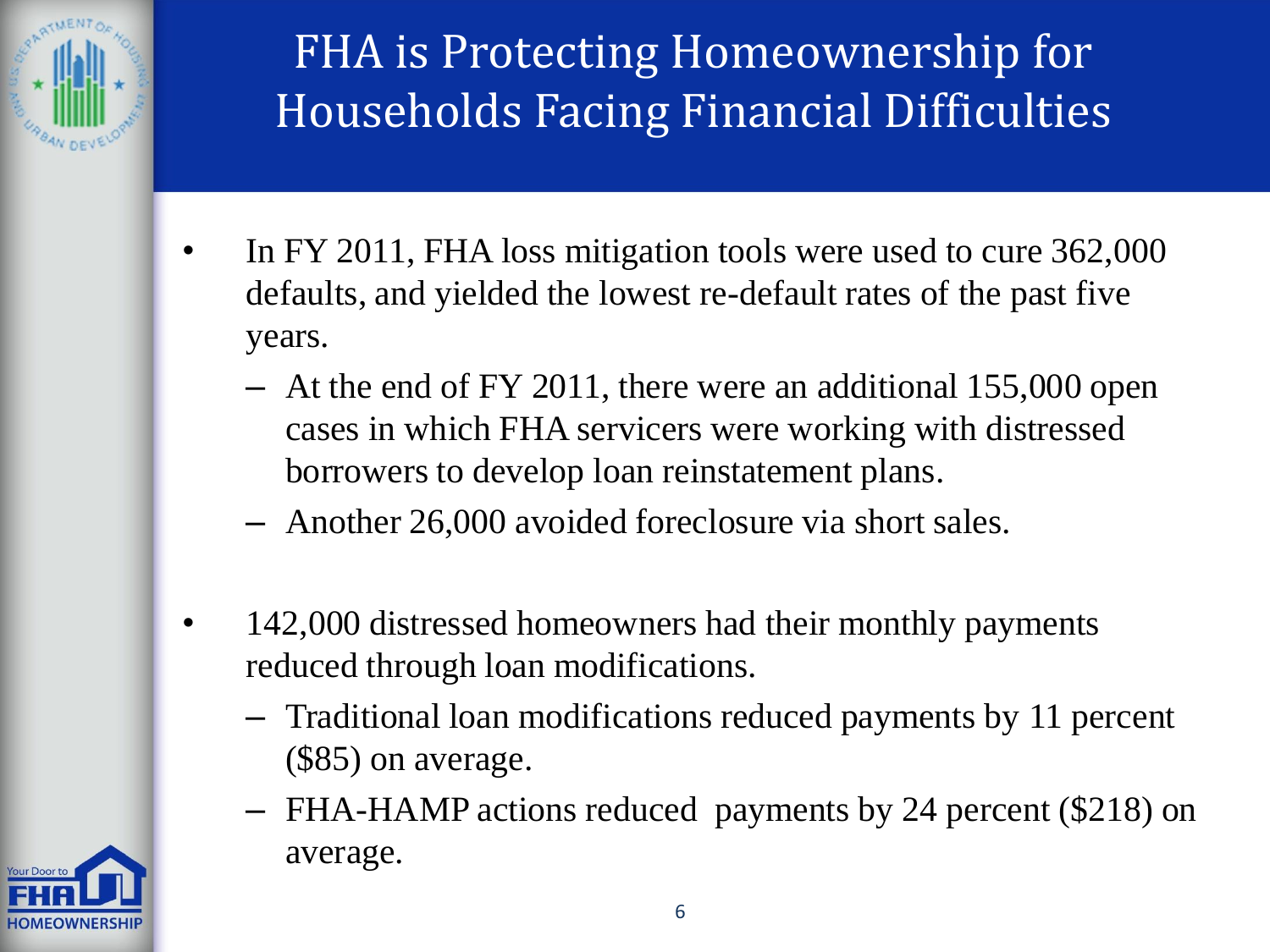

#### FHA Again Set a Record for Number of Assisted Delinquency Reinstatements



*Source: U.S. Department of HUD/FHA.*

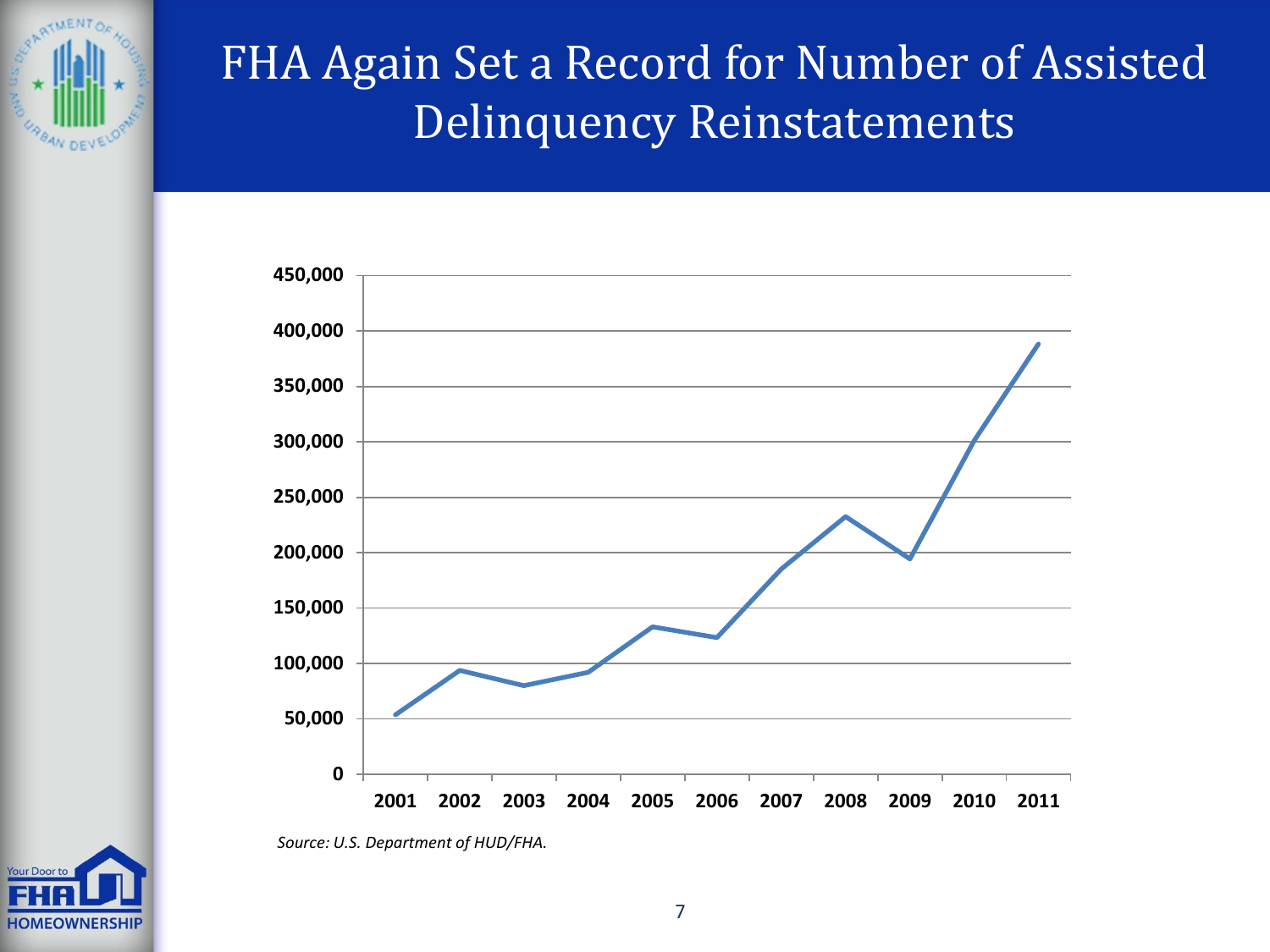

## The Quality of FHA Business Continues to Improve

- The FY 2011 book of business has an expected economic value of close to \$11 billion – nearly double the actuaries' projection for this book in last year's report.
- Over the past three years, FHA paid out a record \$37 billion in MMI claims, while simultaneously increasing MMI Fund loss reserves by \$20 billion.
- The credit quality of FHA borrowers in FY 2011 set a new record, as the average decision credit score across all borrowers broke 700 for the first time ever.

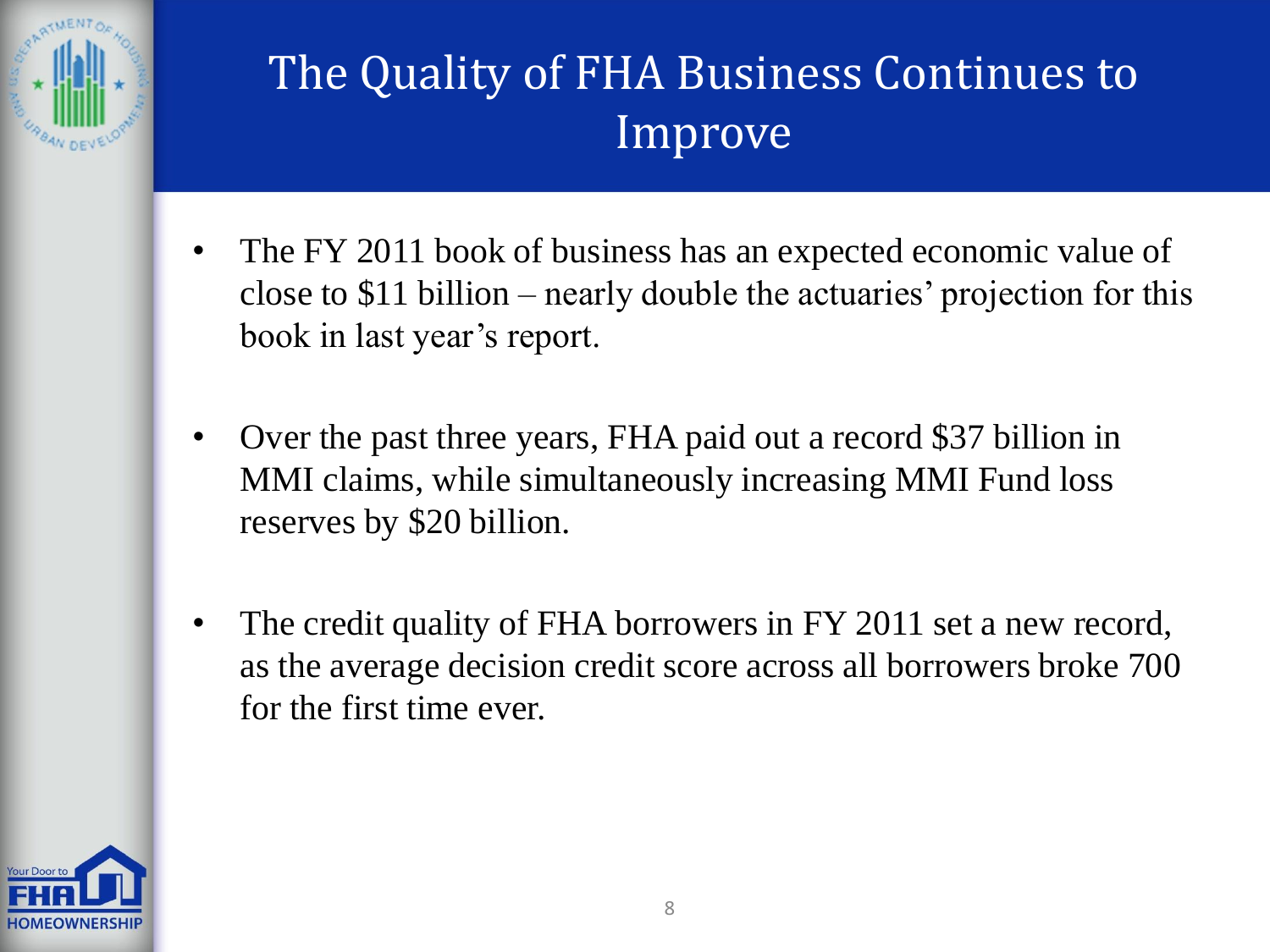

# *Financial Position of the MMI Fund*

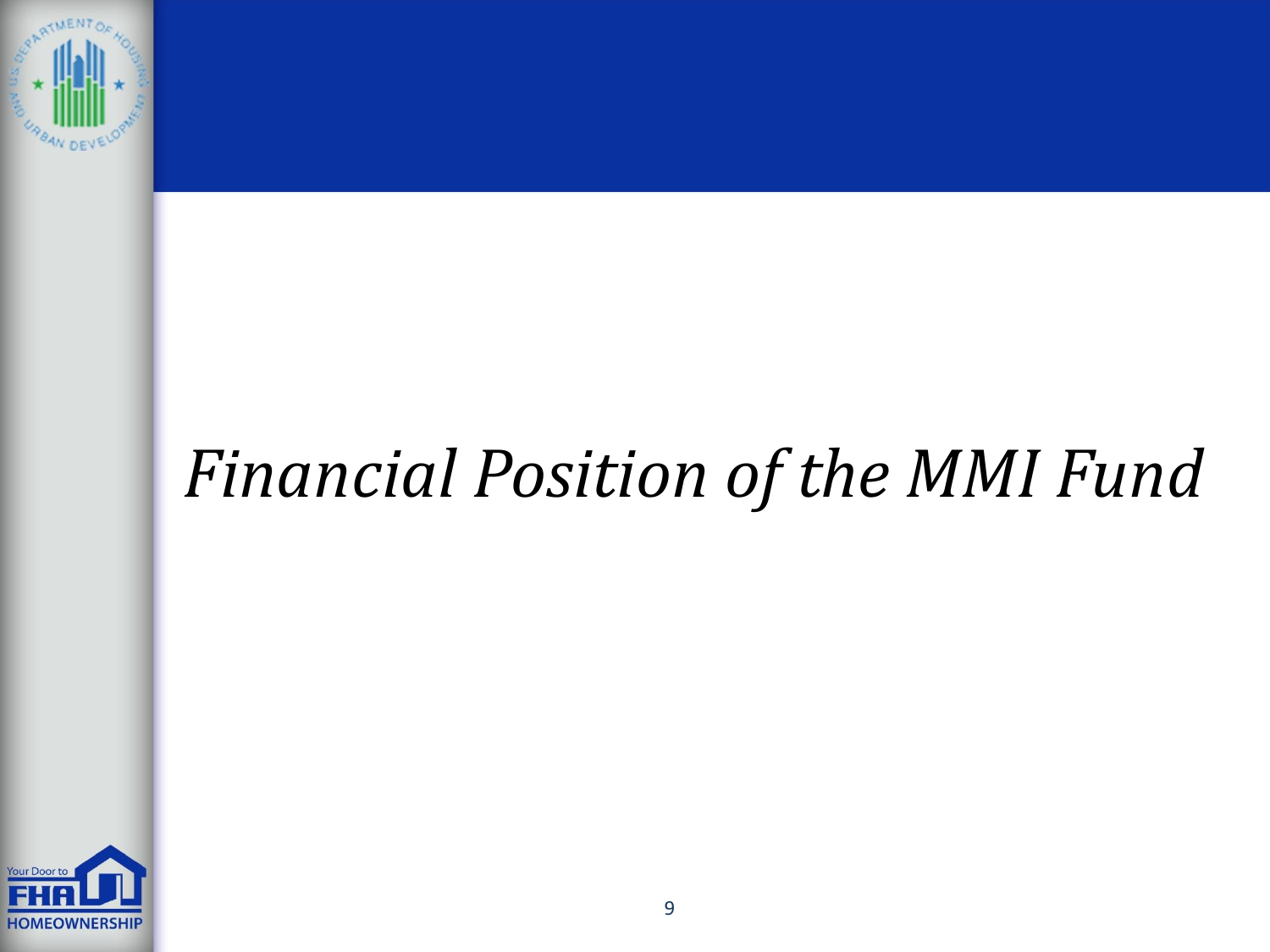

#### MMI Fund Balances are Up Slightly

- MMI Fund balances readily available to FHA total \$33.7 billion, compared with \$33.3 billion one year ago.
- Claim expenses were greater than the sum of premium revenue and property recoveries for the year. Premium revenue was down due to lower volumes of new insurance and the switch to a greater reliance upon the periodic rather than upfront premium. Over time, however, total premium receipts under the new rate schedule will be higher.

#### **MMI Fund Account Balances (billions of dollars)**



*Source: U.S. Department of HUD/FHA.*

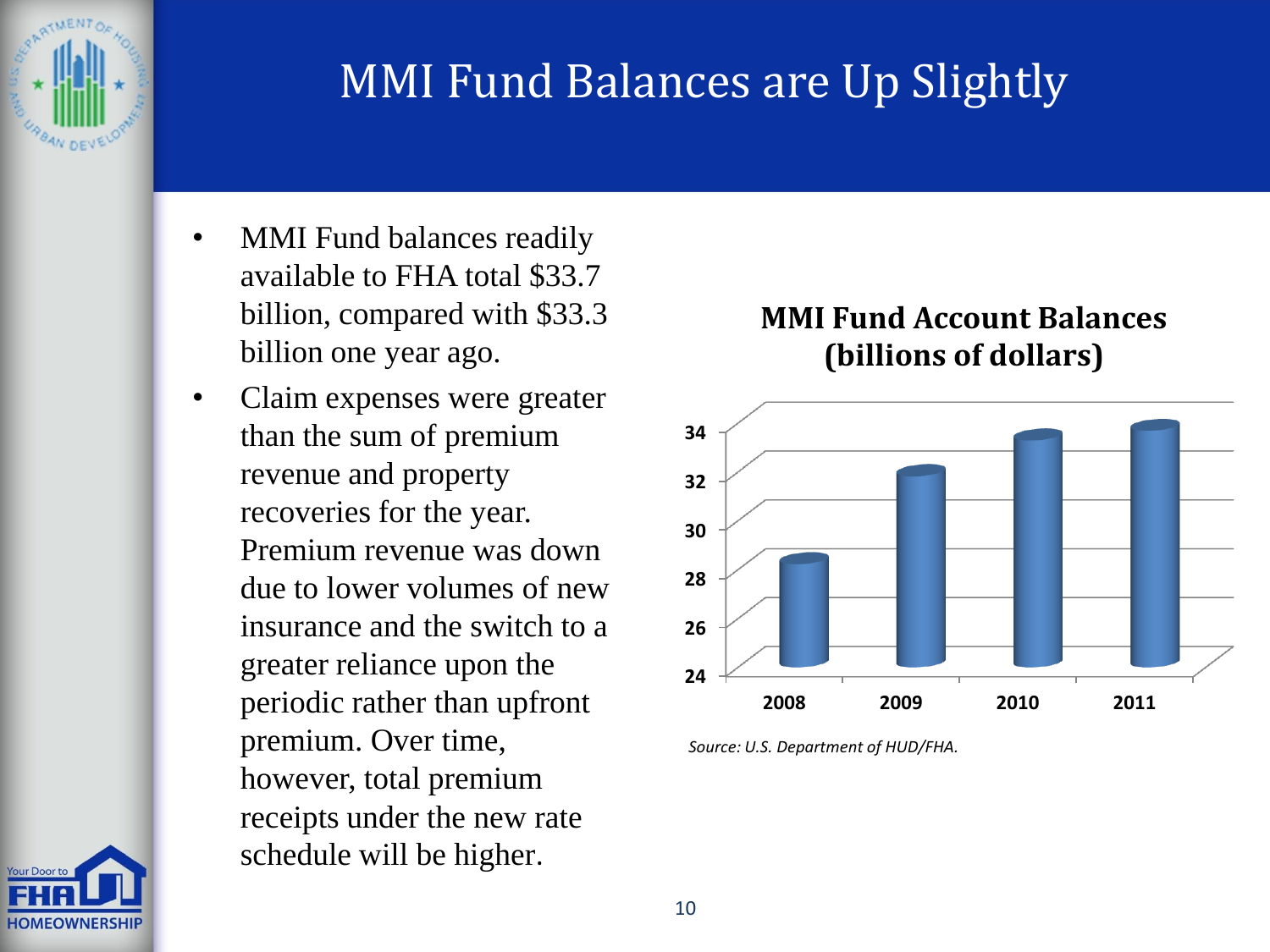

# *Report of the Independent Actuaries*

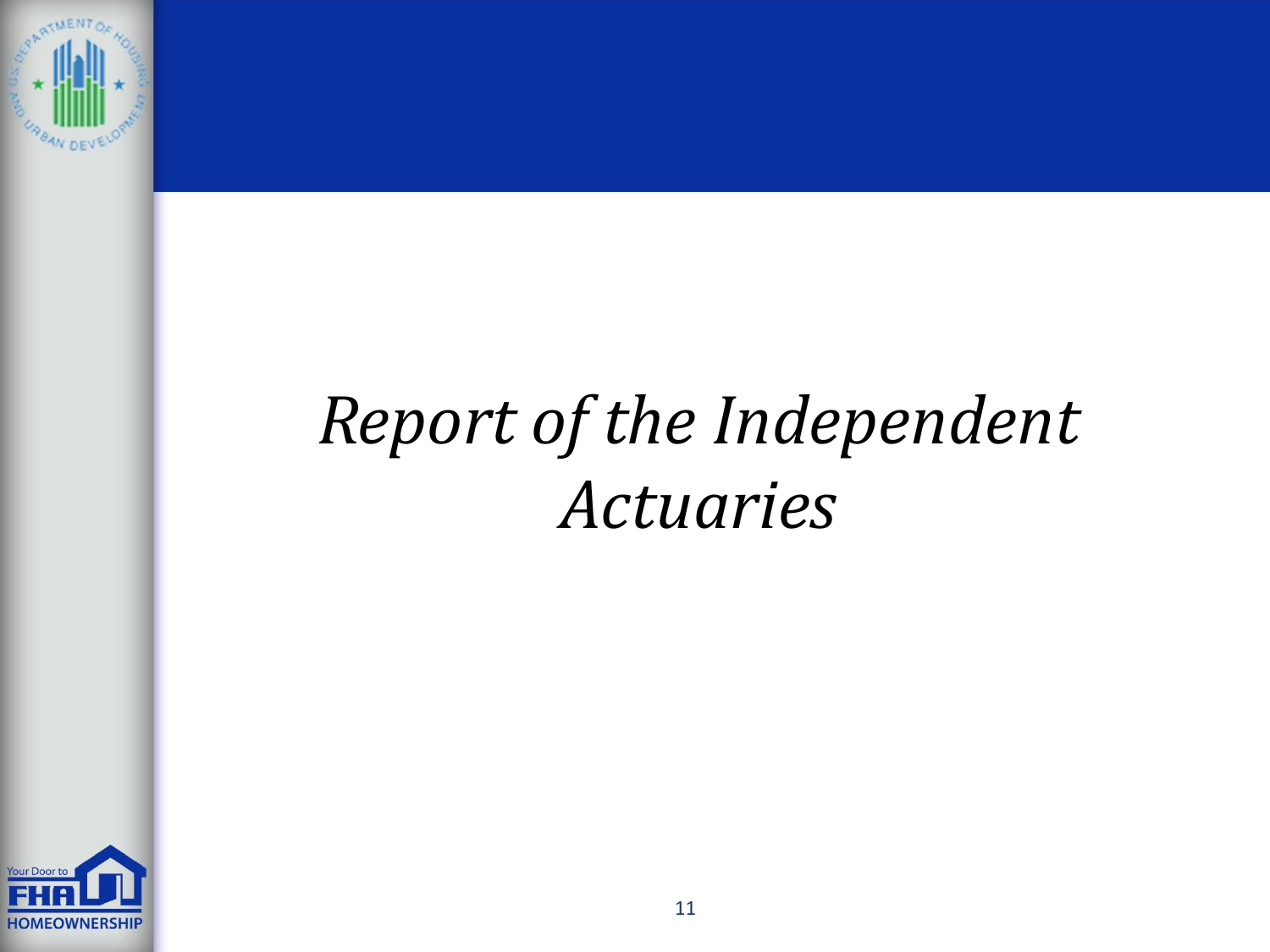

## The MMI Fund Remains Actuarially Sound

- The Fund has excess reserves of \$2.55 billion, yielding a capital ratio of 0.24%.
	- This is down from \$4.7 billion and 0.50% last year.
	- Total capital resources are \$33.7 billion, up \$400 million from last year
- Changes negatively affecting this year's valuation include:
	- An additional decline in national home prices by over 5 percent in the base-case forecast.
	- Increasing numbers of active loans having had previous defaults; the actuaries now include factors for their elevated redefault potential in the future.
	- A large number of loans are caught in lengthy periods of serious delinquency and foreclosure processing due to the ongoing litigation and settlement discussions regarding robo-signing and servicing concerns.
	- The actuaries assume that post-foreclosure-auction robo-signing cases will go to insurance claim, rather than be resolved in some other manner.

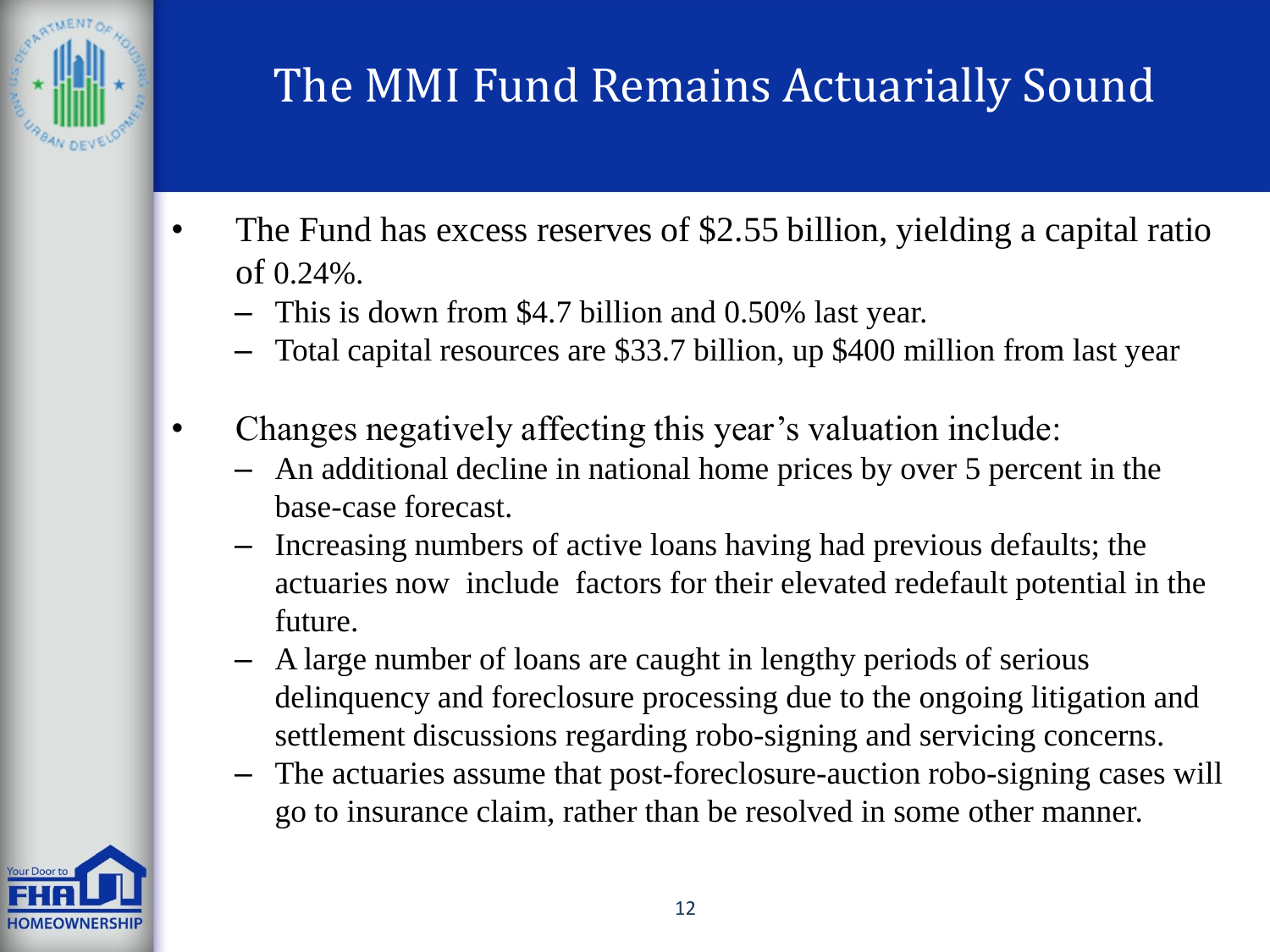

## The MMI Fund Remains Actuarially Sound (contd).

- FHA's current underwriting and premium structure have created an actuarially sound basis for growing capital at a rapid rate once the economy and housing markets experience steady and sustained growth.
- Base-case projections show the capital ratio reaching 2% again in 2014, sooner than was projected in last year's report.
- This three-year re-capitalization projection matches FHA experience from 1991-1994

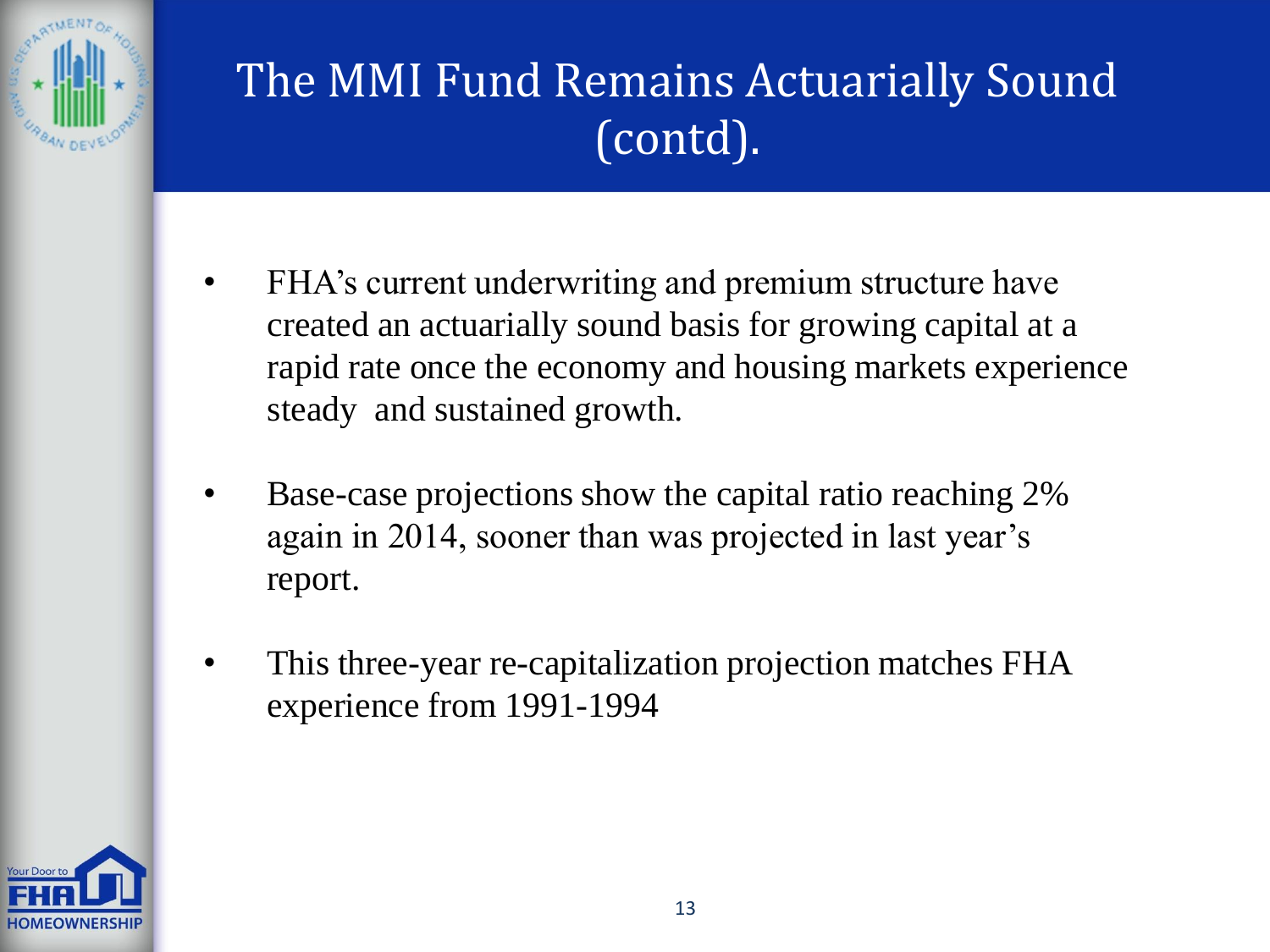

Without Additional Policy Changes to Future Business, the Capital Ratio is projected to Exceed 2% by 2014

#### **Capital Ratio**



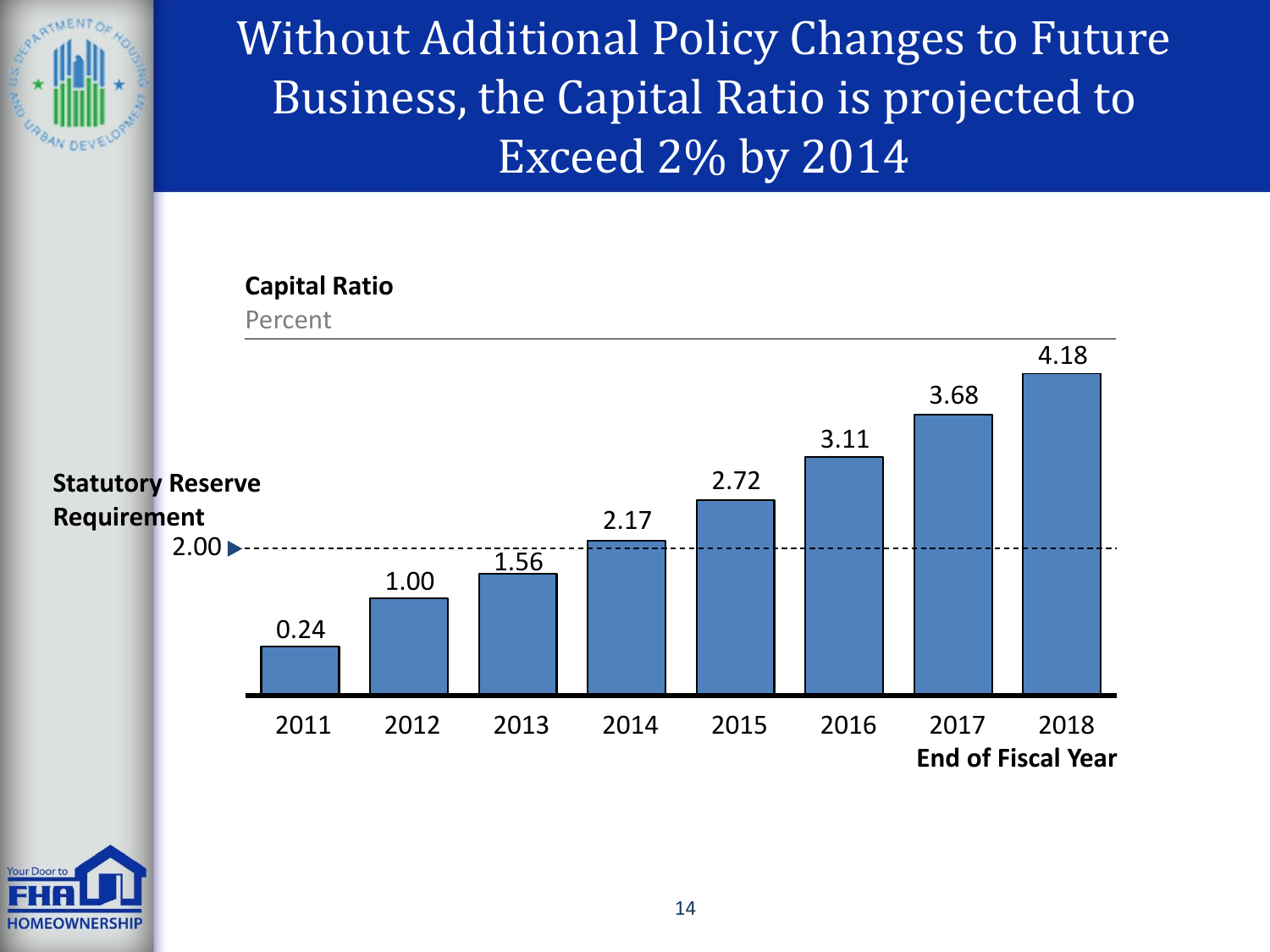

#### Recent House Price Declines have Exceeded Last Year's Forecast



*Source: Moody's Analytics (FY 2010 and 2011) and IHS Global Insight (FY 2009); analysis by U.S. Department of HUD/FHA; appreciation rates are across the four quarters of each fiscal year; the FY 2010 and FY 2011 series are weighted averages based upon metropolitan level forecasts and FHA insurance volumes.*

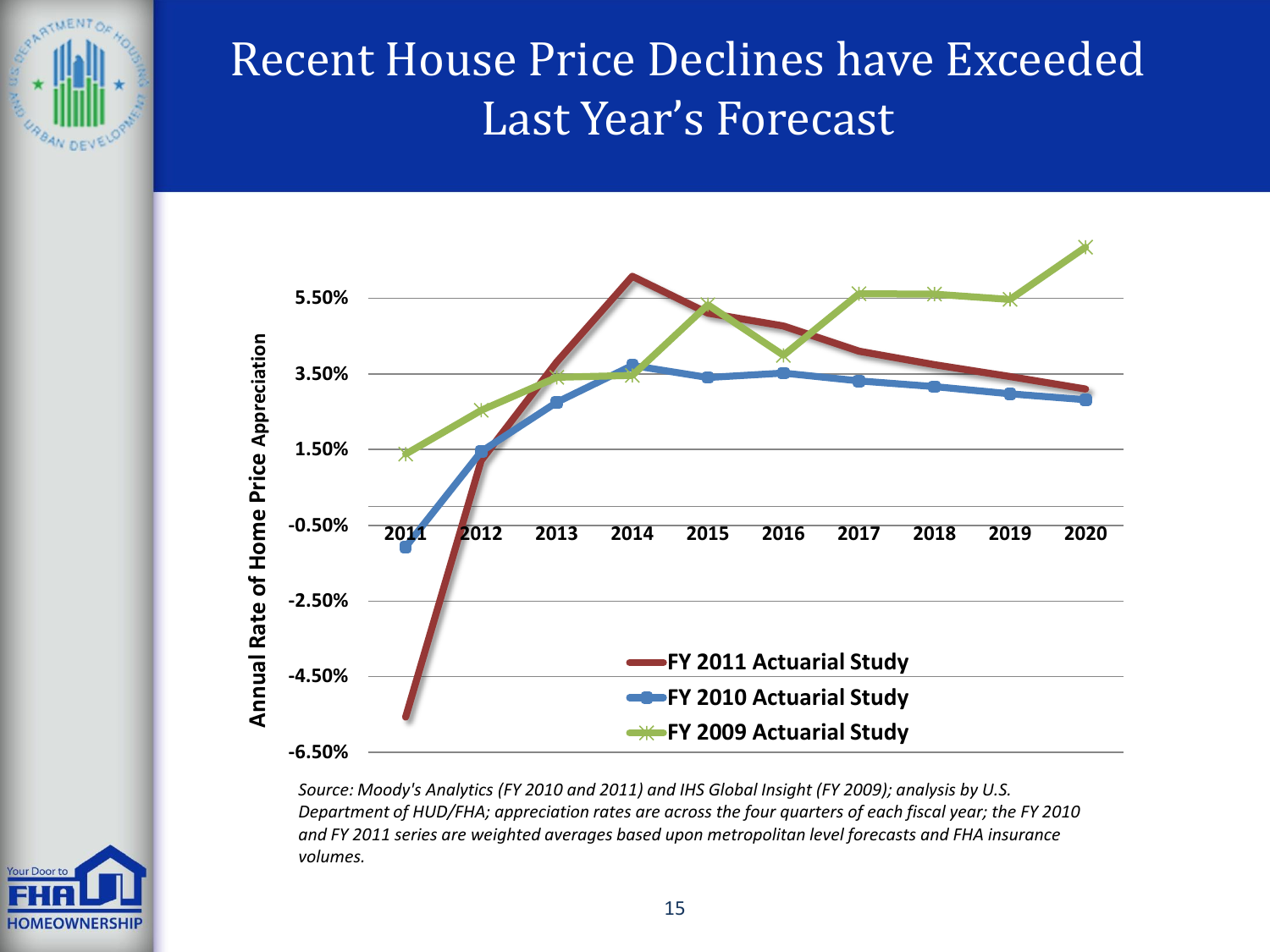

#### The Contrast Between Old and New Business

Single-family books of business insured under this Administration are expected to be profitable, providing significant net revenues to offset losses on earlier endorsements.

- Final losses on the 2000-2009 Q1 books are expected to exceed \$26 billion
- 2008 alone could have a net final cost of close to \$10 billion.
- The actuaries predict that claim rates on the  $2006 - 2008$  books could each surpass 20 percent.

#### **Old Books New Books**

- Net income generated by the  $2009Q2 -$ 2011 books is \$18 billion.
- Borrower credit scores have increased each year, and loans having scores under 580 are virtually eliminated.
- Many borrowers have refinanced multiply times to take advantage of historically low interest rates and mortgage payments.
- Early Payment Default rates are negligible (.35% today compared to 2.23% in January of 2008).

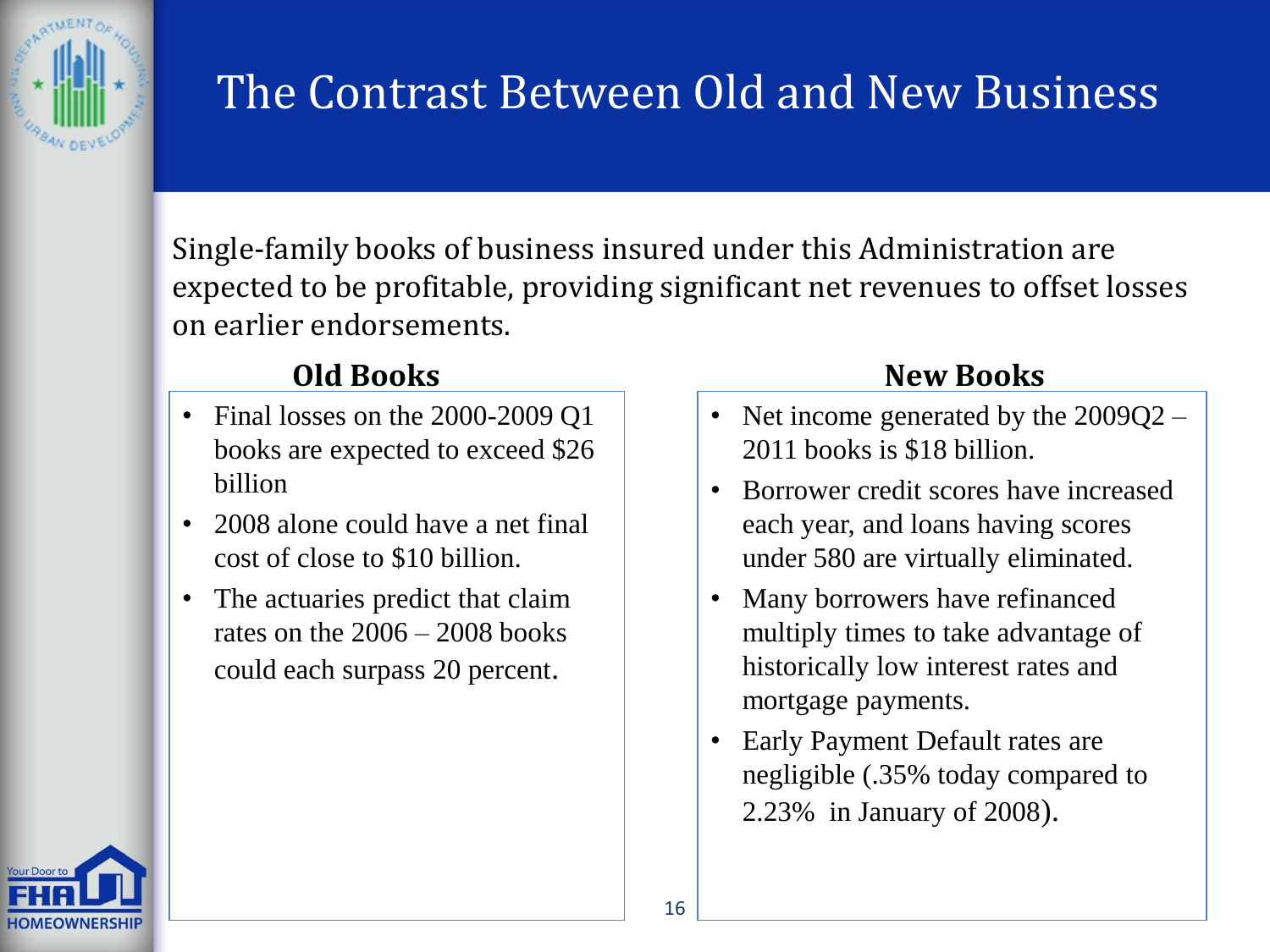

### The Economic Value of New Books of Business are Strongly Positive



**HOMEOWNERSHIP** 

*Source: U.S. Department of HUD/FHA.*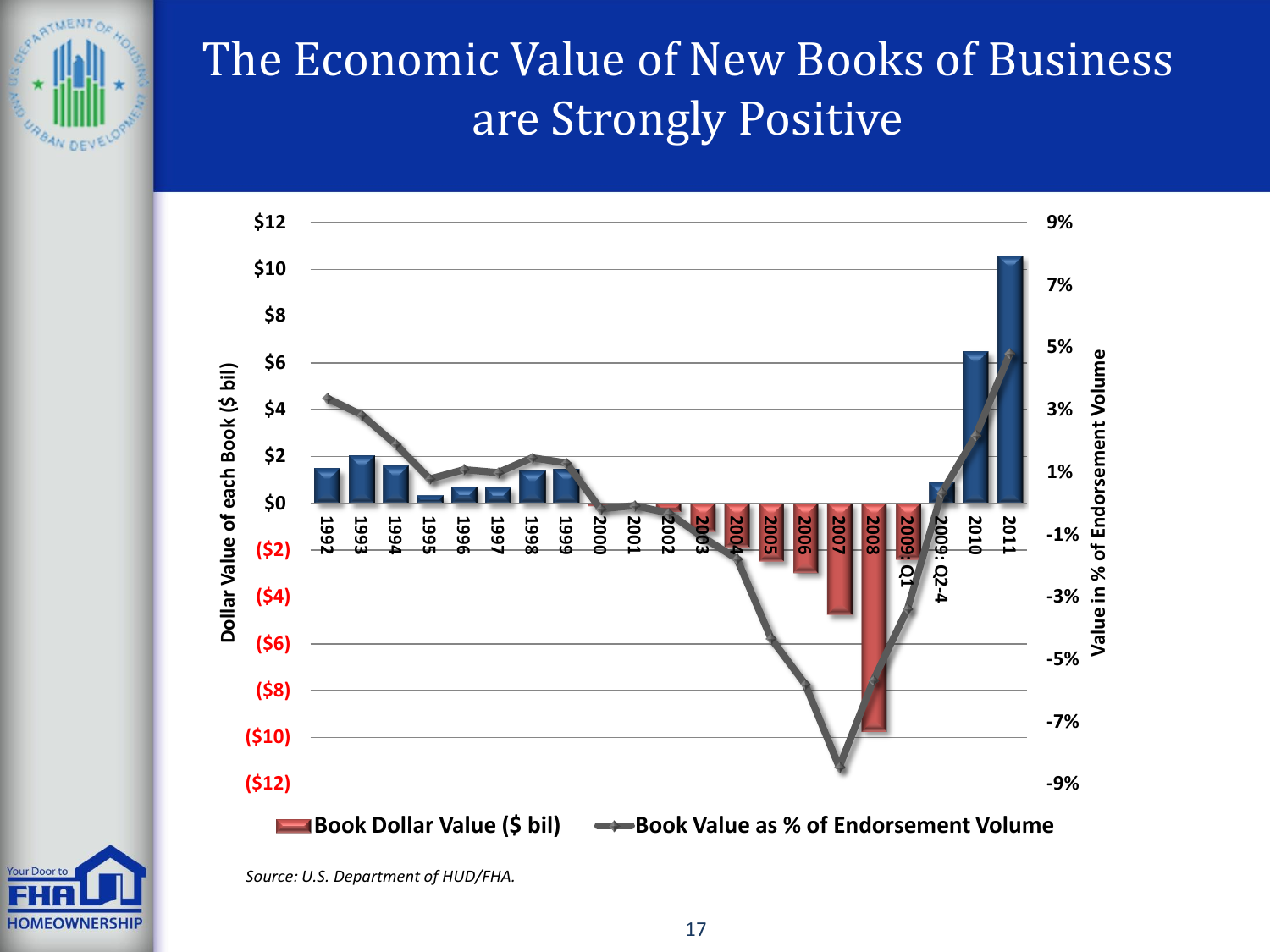

## There Remain Downside Economic Risks

- Significant declines of home prices in FY 2012 would create a situation in which the current portfolio would require additional support.
- There is no current evidence for any widespread, sustained home price declines in FY 2012.
	- The base-case scenario provided by Moody's Analytics indicates price declines in 2011 of 5.6% and predicts a small amount of growth in prices in 2012 (1.3%), followed by more steady growth starting in 2013.
- Should the current portfolio need additional support, the first source would be the FY 2012 book, which the actuaries estimate to be worth \$9 billion.
	- The actuarial projections suggest that any further, nationwide price declines in 2012 would need to rival those of 2011 before this first level of support would be insufficient.

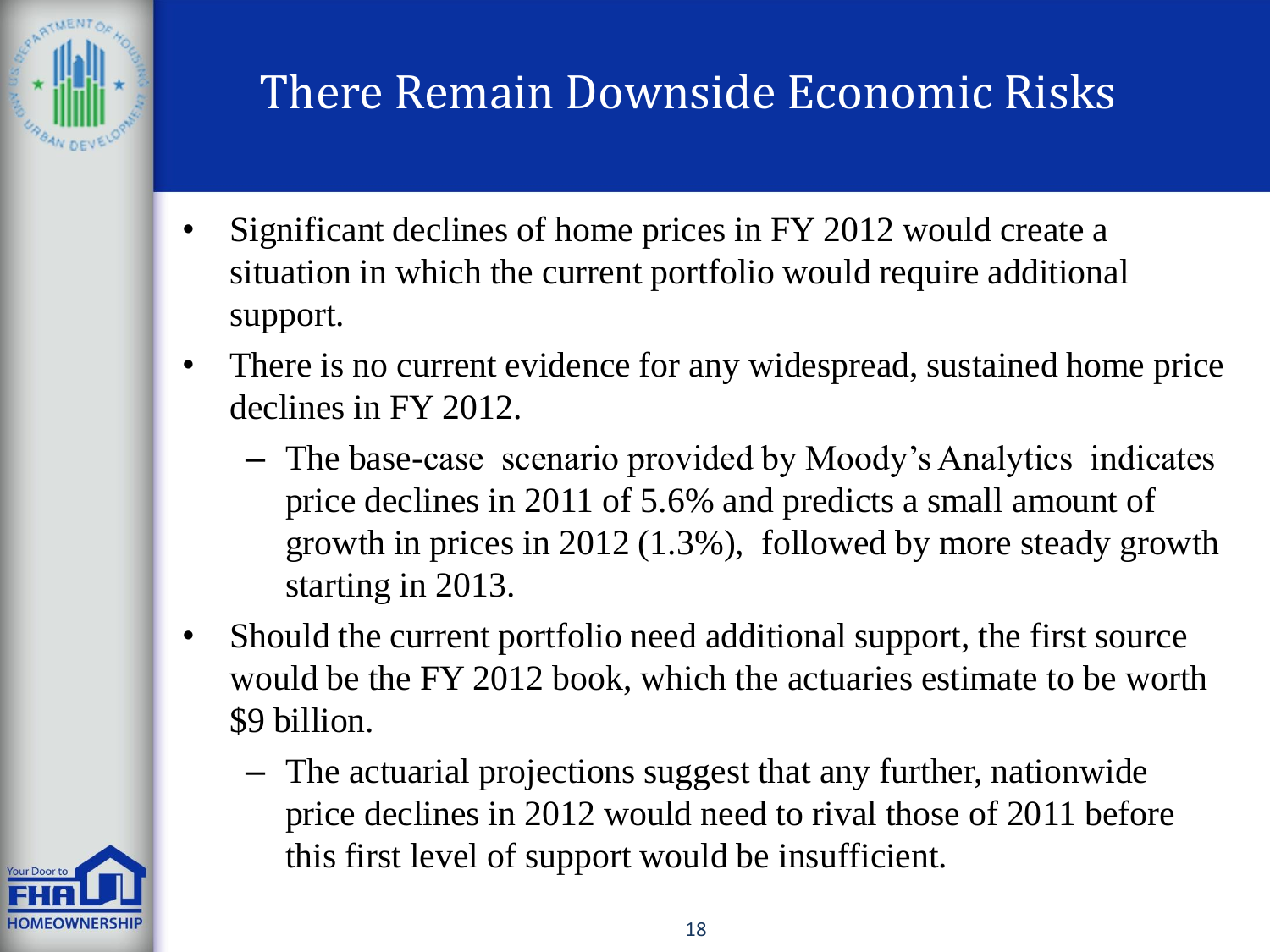

## There Remain Downside Economic Risks (contd).

- Additionally, FHA could also implement policy changes, such as insurance premium increases, to provide additional support to the Fund.
- Only if conditions worsened substantially would the MMI Fund require any special assistance from the U.S. Treasury one year from now.
- Should the MMI Fund require special assistance from the U.S. Treasury, current law provides for there to be permanent and indefinite budget authority.
- Any special assistance would allow FHA to restore the MMI Fund capital reserve ratio to 2% in the 2016-2018 period – even under worst-case economic scenarios – and could be fully repaid within two to eight years.

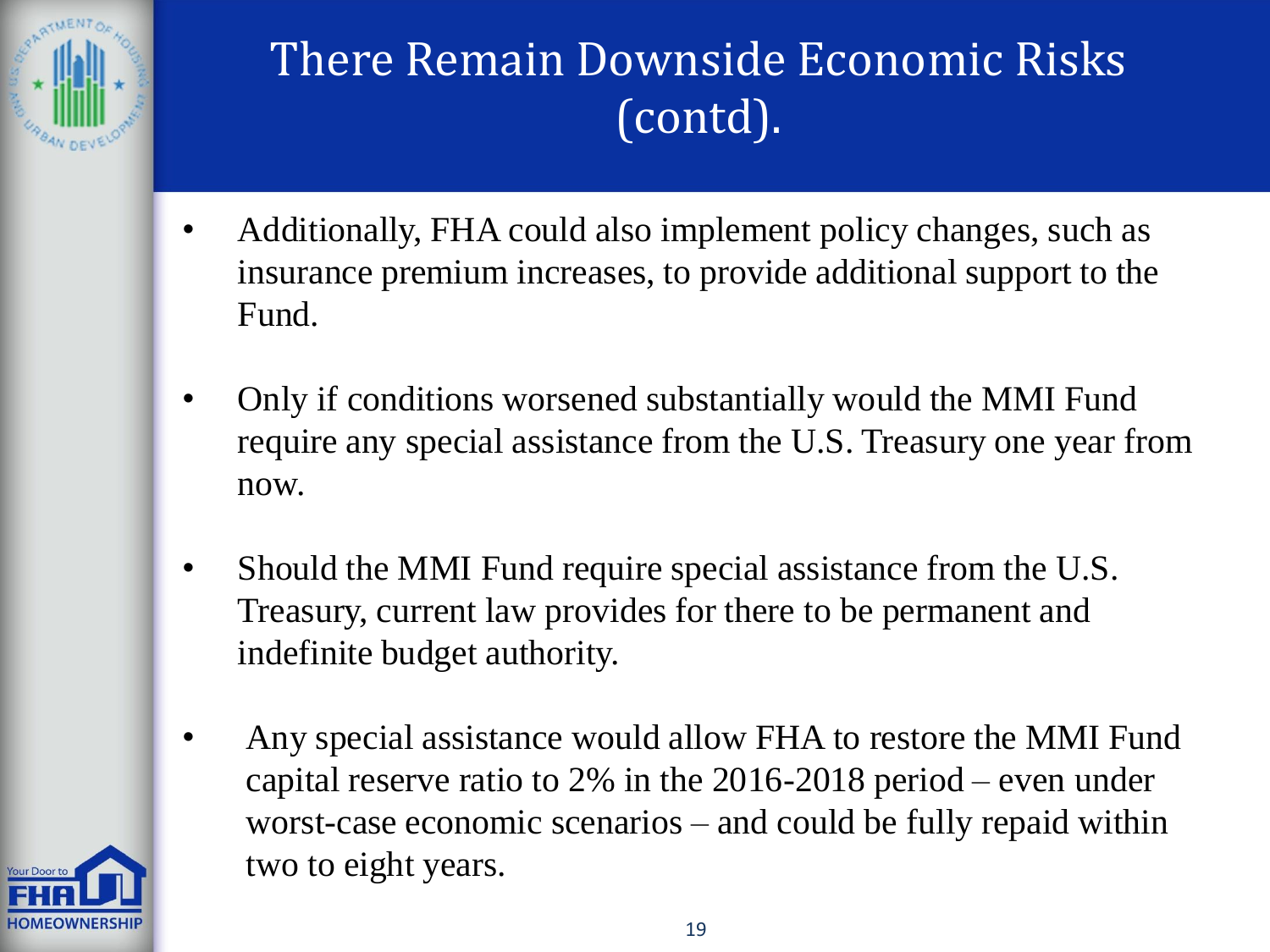

#### House Price Scenarios Used Represent Potentially Extreme Declines in Value

- The "Mild Second Recession" utilized by the actuaries poses an additional 9 percent decline in home prices beyond the 5.6 percent base-case decline, for a total two-year decline of 14.6 percent.
- In contrast, the worst 2-year period recorded by the FHFA was from Q2 2007 to Q2 2009, when prices fell just under 13 percent.
- Thus, even the Moody's "Mild Second Recession" scenario is worse than the worst declines experienced since the start of the recent economic crisis.
- FHA estimates that the fund could withstand an additional decline in house prices of 4% beyond the base-case decline without experiencing a negative capital situation.

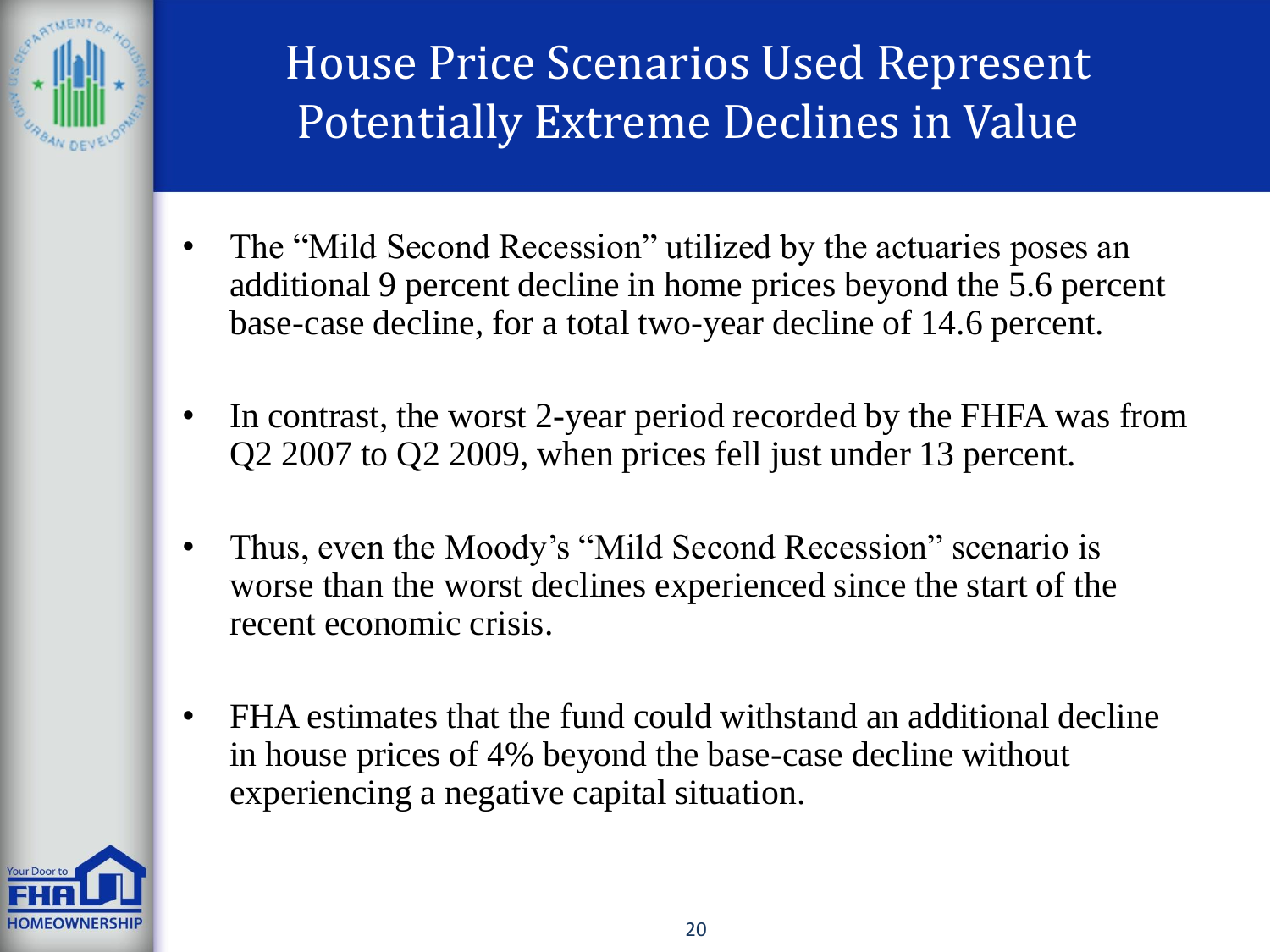

#### House Price Paths Used by Actuaries

#### **FHA Portfolio Weighted House Price Indices<sup>a</sup>**



a Portfolio weighting involved creating weighted average national price growth rates using metropolitan level forecasts and FHA active insurance volumes in **each** MSA (and non-metro areas) as of July 2011. Index values equal 100 in 1995 Q1.

*Source: Analysis by the U.S. Department of HUD/FHA using historical and Moody's Analytics' forecasts of the FHFA all-transactions house price index at the metropolitan level, as adjusted by IFE Group.*

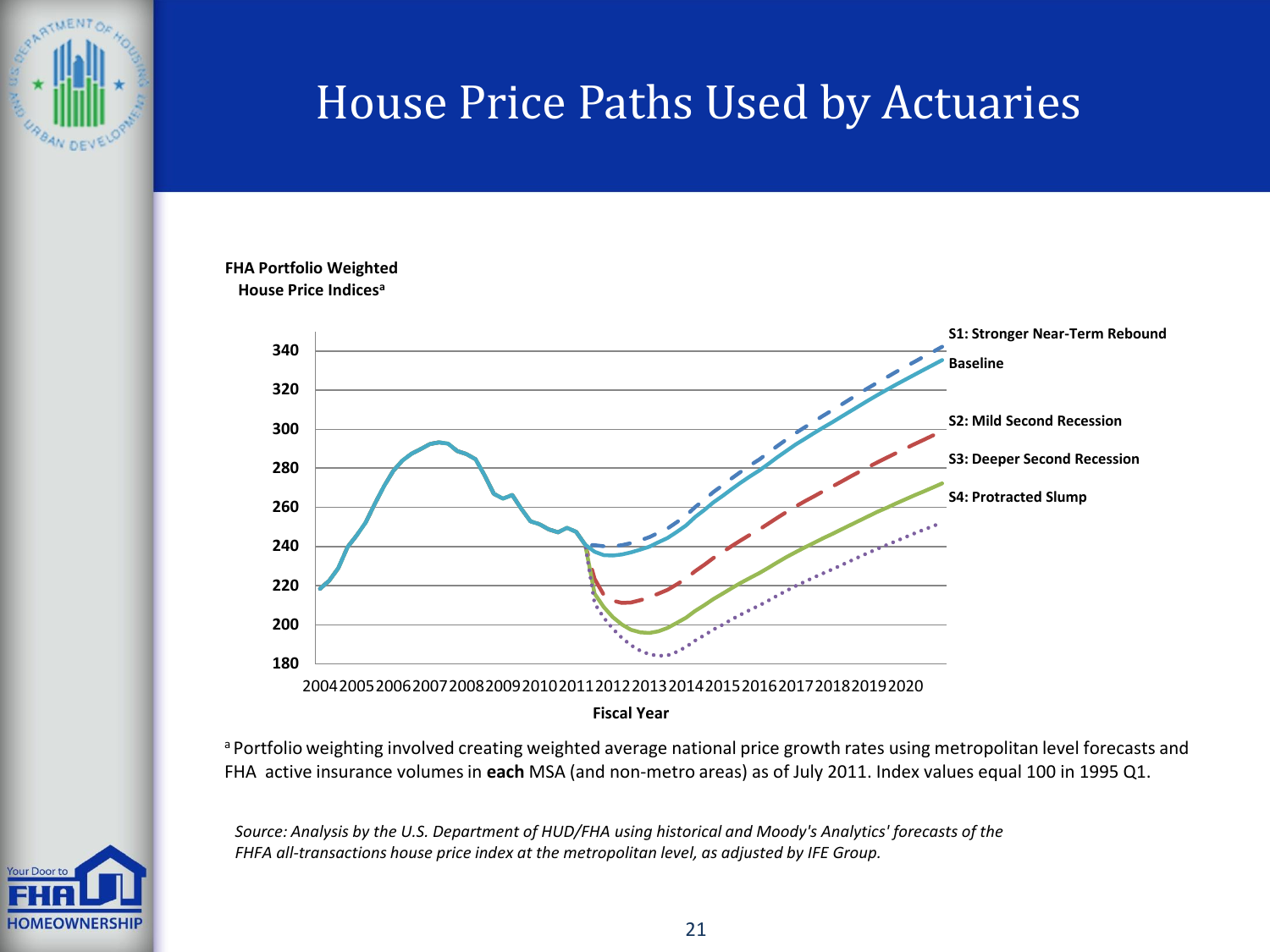

## FHA Continues to Take Responsible Steps to Effectively Manage its Risk

- This Administration continues to be active and vigilant in adopting policies and procedures to minimize risk exposure and accelerate the rebuilding of MMI Fund capital.
	- Premiums for both single-family and HECM programs were increased in FY2011 and both are at historic highs.
	- Significant changes have been made to the HECM program, including the development of HECM Saver and the release of guidance for lenders regarding the treatment of tax and insurance defaults
	- A comprehensive overhaul of FHA's Single Family loan review policies and procedures was undertaken, resulting in a number of changes to strengthen FHA lender monitoring.